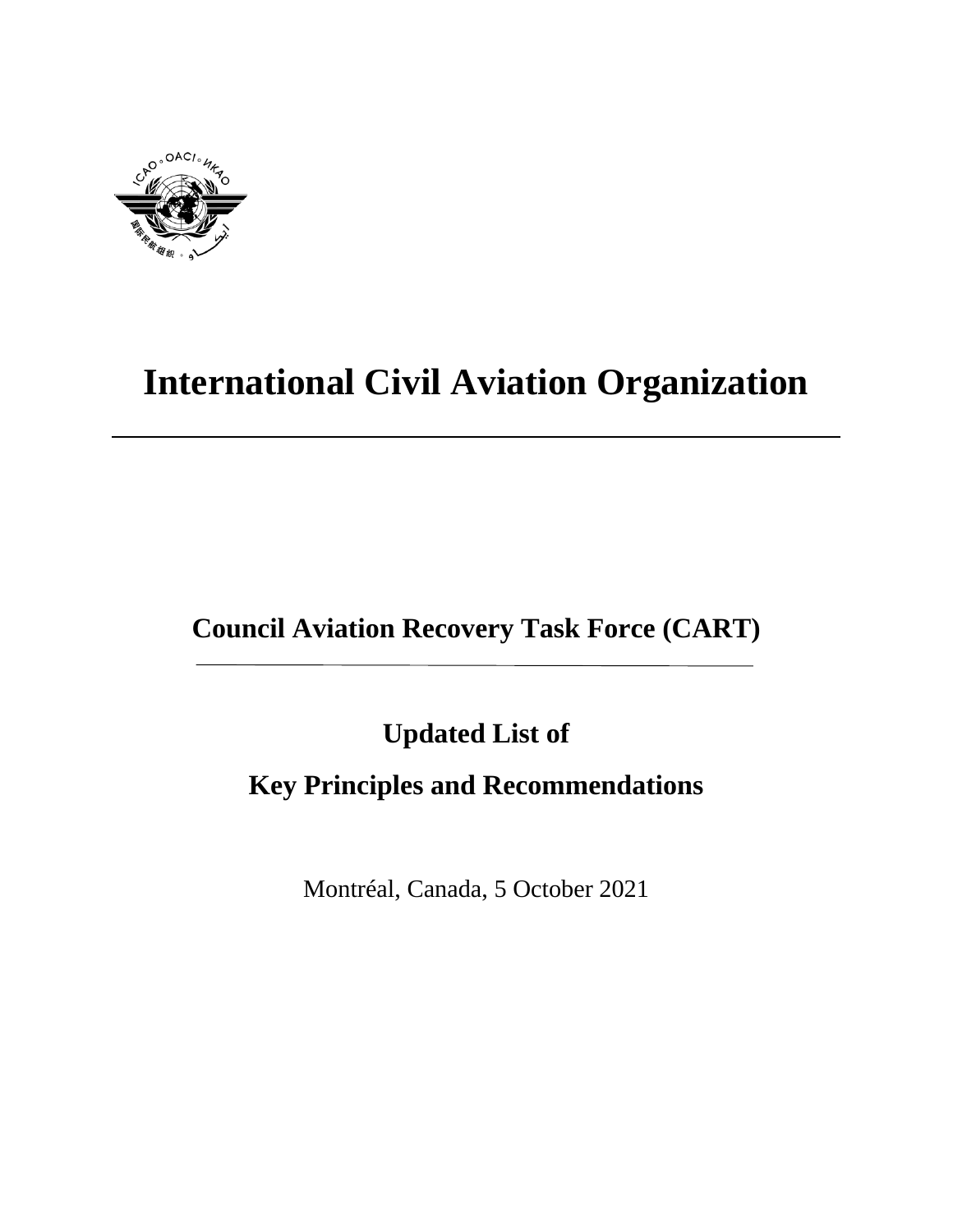This document presents an updated list of ten (10) key principles and twenty (20) recommendations which consist of the original eleven (11) recommendations of the CART Report in June 2020<sup>1</sup>, the three (3) additional recommendations presented in the CART Phase II High-Level Cover Document in November  $2020^2$ , the six (6) additional recommendations and two (2) revised recommendations presented in the CART Phase III High-Level Cover Document in March  $2021<sup>3</sup>$ , and the four (4) revised recommendations adopted in October 2021.

 $-\frac{1}{2}$ 

l

<sup>&</sup>lt;sup>1</sup> <https://www.icao.int/covid/cart/Pages/CART-Report---Executive-Summary.aspx>

<sup>2</sup> <https://www.icao.int/covid/cart/Pages/Recommendations.aspx>

<sup>3</sup> <https://www.icao.int/covid/cart/Pages/Recommendations-III.aspx>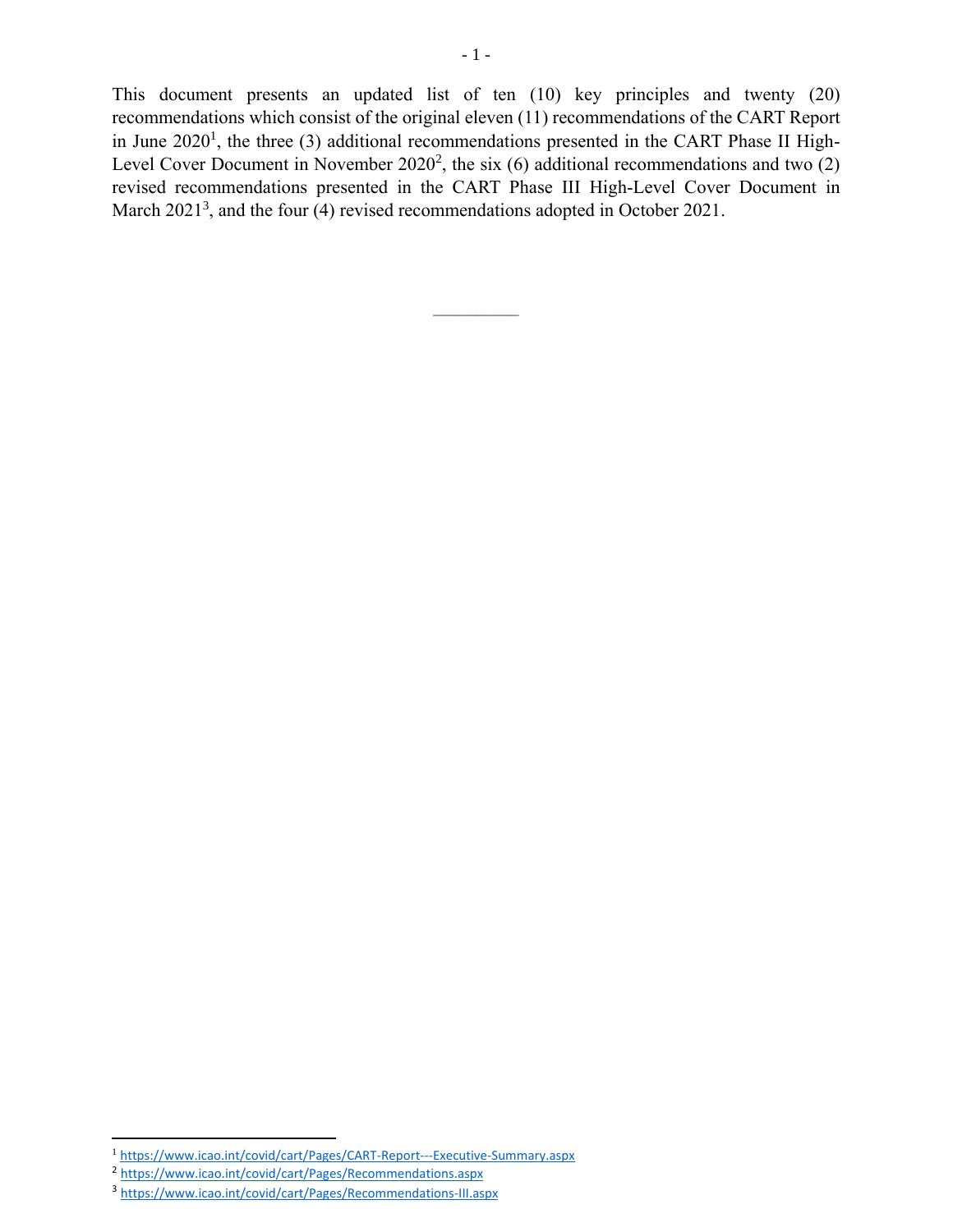### **Key Principles for a Safe, Secure and Sustainable Recovery**

A safe, secure and sustainable restart and recovery of the global aviation sector is best supported by an internationally harmonized approach based on the following ten (10) key principles:

- 1. **Protect People**: Harmonized but Flexible Measures. States and industry need to work together to put in place harmonized or mutually accepted risk-based measures to protect passengers, crew, and other staff throughout the travel experience.
- 2. **Work as One Aviation Team and Show Solidarity**. The respective plans of ICAO, States, international and regional organizations, and the industry should complement and support each other. While national and regional needs may require different approaches, States should harmonize responses to the extent possible, in line with ICAO's standards, plans and policies.
- 3. **Ensure Essential Connectivity**. States and industry should maintain essential connectivity and global supply chains, especially to remote regions, isolated islands and other vulnerable States.
- 4. **Actively Manage Safety-, Security- and Health-related Risks**. States and industry should use datadriven systemic approaches to manage the operational safety-, security-, and health-related risks in the restart and recovery phases, and adapt their measures accordingly.
- 5. **Make Aviation Public Health Measures**. Work with Aviation Safety and Security Systems. Health measures must be carefully assessed to avoid negatively impacting aviation safety and/or security.
- 6. **Strengthen Public Confidence**. States and industry need to work together, harmonizing practical measures and communicating clearly, to ensure passengers are willing to travel again.
- 7. **Distinguish Restart from Recovery**. Restarting the industry and supporting its recovery are distinct phases which may require different approaches and temporary measures to mitigate evolving risks.
- 8. **Support Financial Relief Strategies to Help the Aviation Industry**. States and financial institutions, consistent with their mandates, should consider the need to provide direct and/or indirect support in various proportionate and transparent ways. In doing so, they should safeguard fair competition and not distort markets or undermine diversity or access.
- 9. **Ensure Sustainability**. Aviation is the business of connections, and a driver of economic and social recovery. States and industry should strive to ensure the economic and environmental sustainability of the aviation sector.
- 10. **Learn Lessons to Improve Resilience**. As the world recovers, the lessons learned have to be used to make the aviation system stronger.

 $-\frac{1}{2}$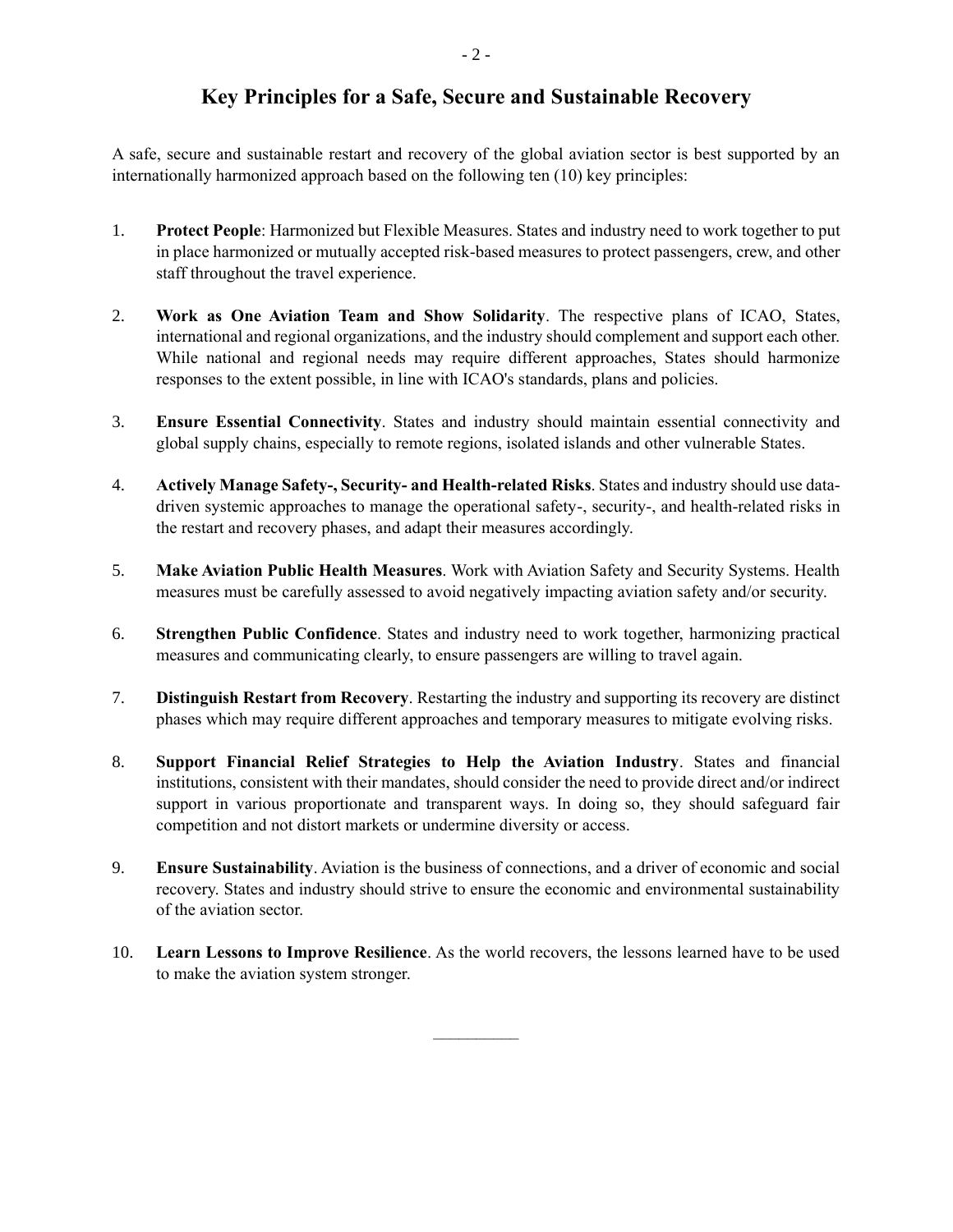### **Recommendations**

#### **Recommendation 1**

During the global COVID-19 outbreak, Member States should continue updating COVID-19 Contingency Related Differences (CCRDs) in the Electronic Filing of Differences (EFOD) system.

#### **Recommendation 2**

Member States should avoid retaining any COVID-19 related alleviation measures as soon as normal operations are resumed. Differences that remain after the contingency if any should be filed in the EFOD system.

#### **Recommendation 3**

Member States should expedite the development of guidance for safety management of new operations or operation change during this crisis.

#### **Recommendation 4**

Global and regional harmonization of procedures is essential to strengthen public and passenger confidence in air travel. To that end, Member States should establish aviation public health procedures aligned with the guidance in the *Take-off: Guidance for Air Travel through the COVID-19 Public Health Crisis*.

#### **Recommendation 5**

In order to support the fastest possible return to normal aviation operations, Member States should regularly review the necessity of continuing the application of risk mitigation measures as the risk of COVID-19 transmission diminishes; and measures which are no longer needed should be discontinued.

#### **Recommendation 6**

Member States that have not done so should immediately establish a National Air Transport Facilitation Committee (or equivalent) as required by Annex 9 to increase national level cross-sectoral coordination.

#### **Recommendation 7**

Member States should systematically use a Passenger Health Locator Form to ensure identification and traceability of passengers to help limit the spread of the disease and resurgence of the pandemic.

#### **Recommendation 8**

While temporarily adapting their security-related measures, using the guidance provided, Member States should strengthen their oversight system to ensure these measures are consistently applied with the objective of protecting aviation against acts of unlawful interference.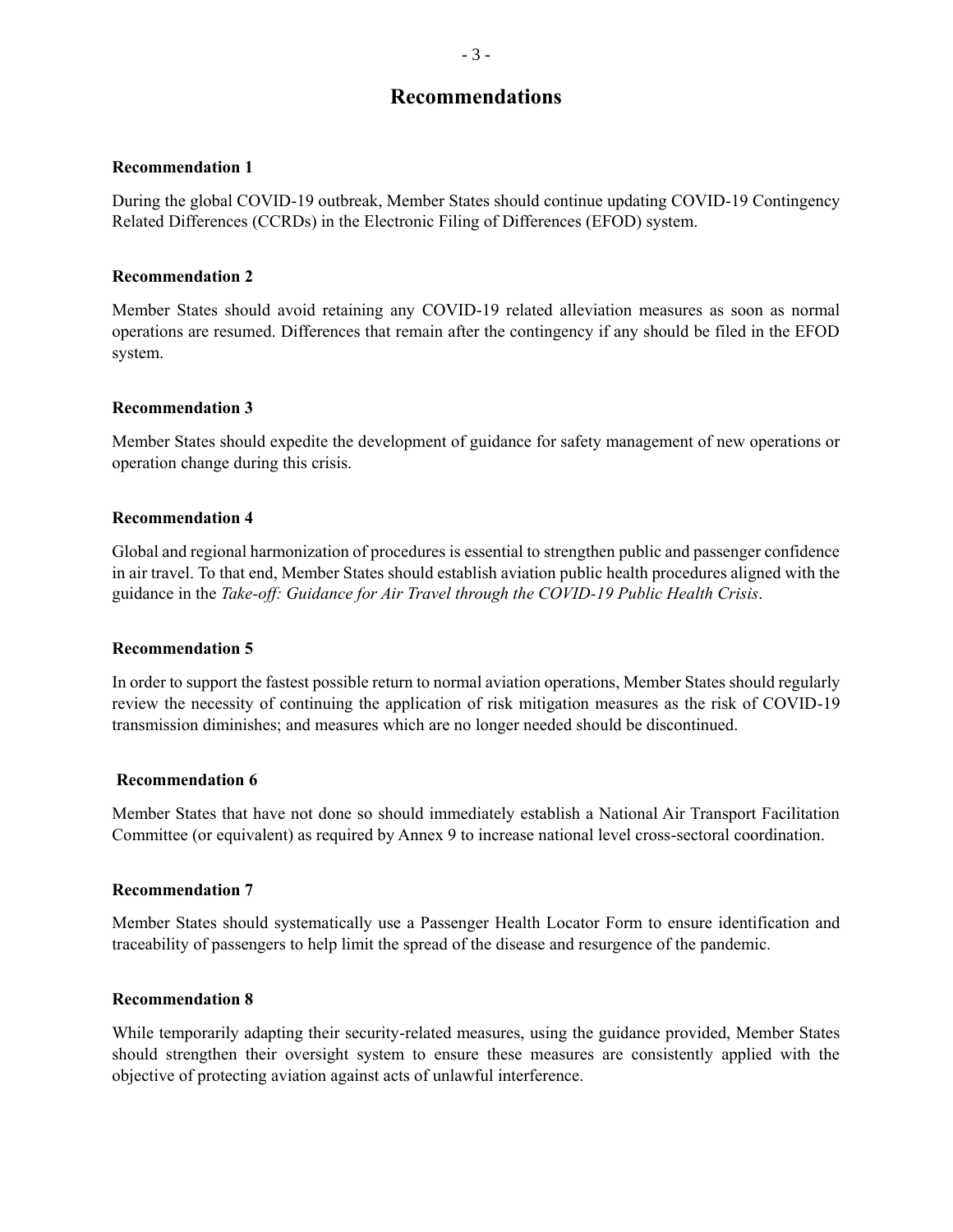#### **Recommendation 9**

Member States should take measures to ensure that relevant personnel are provided training to identify and manage unruly passenger situations related to non-respect of essential aviation public health and safety measures.

#### **Recommendation 10**

Member States should consider appropriate extraordinary emergency measures to support financial viability and to maintain an adequate level of safe, secure and efficient operations, which should be inclusive, targeted, proportionate, transparent, temporary and consistent with ICAO's policies, while striking an appropriate balance among the respective interests without prejudice to fair competition and compromising safety, security and environmental performance.

#### **Recommendation 11**

Member States should facilitate information-sharing and exchange on their actions and best practices by contributing to an ICAO database of measures.

#### **Recommendation 12 (Revised in March 2021)**

Member States should plan to put in place the necessary measures to mitigate risks associated with prolonged regulatory alleviations, and to avoid extending alleviations (both core and extended COVID-19 Contingency Related Differences (CCRDs)) beyond 31 March 2021. States that are in need of alternative actions to enable service providers and personnel to maintain the validity of their certificates, licenses, and other approvals during the COVID-19 pandemic should use the Targeted Exemptions (TE) system from 1 April 2021. In addition, States are encouraged to facilitate cross-border access to medical and training facilities, including flight simulation training devices used for flight crew (national and foreign) and Air Traffic Controllers (ATCOs) to maintain their certifications, recency of experience, and proficiency.

#### **Recommendation 13 (Revised in October 2021)**

Member States using testing in their COVID-19 risk management strategy should apply the approach outlined in the *ICAO Manual on COVID-19 Cross Border Risk Management* (Doc 10152), recognizing that robust testing strategies allow for early detection of potentially infectious travellers. However, testing may not be universally recommended by public health authorities as a routine health screening method due to priority and resource considerations.

#### **Recommendation 14 (Revised in March 2021)**

Member States considering the formation of a Public Health Corridor (PHC) should actively share information with each other to implement PHCs in a harmonized manner. To facilitate the implementation, the ICAO Implementation Package (iPack) on establishing a PHC is available to States, in addition to PHCspecific tools published on the ICAO website and the App providing a template PHC arrangement between States.